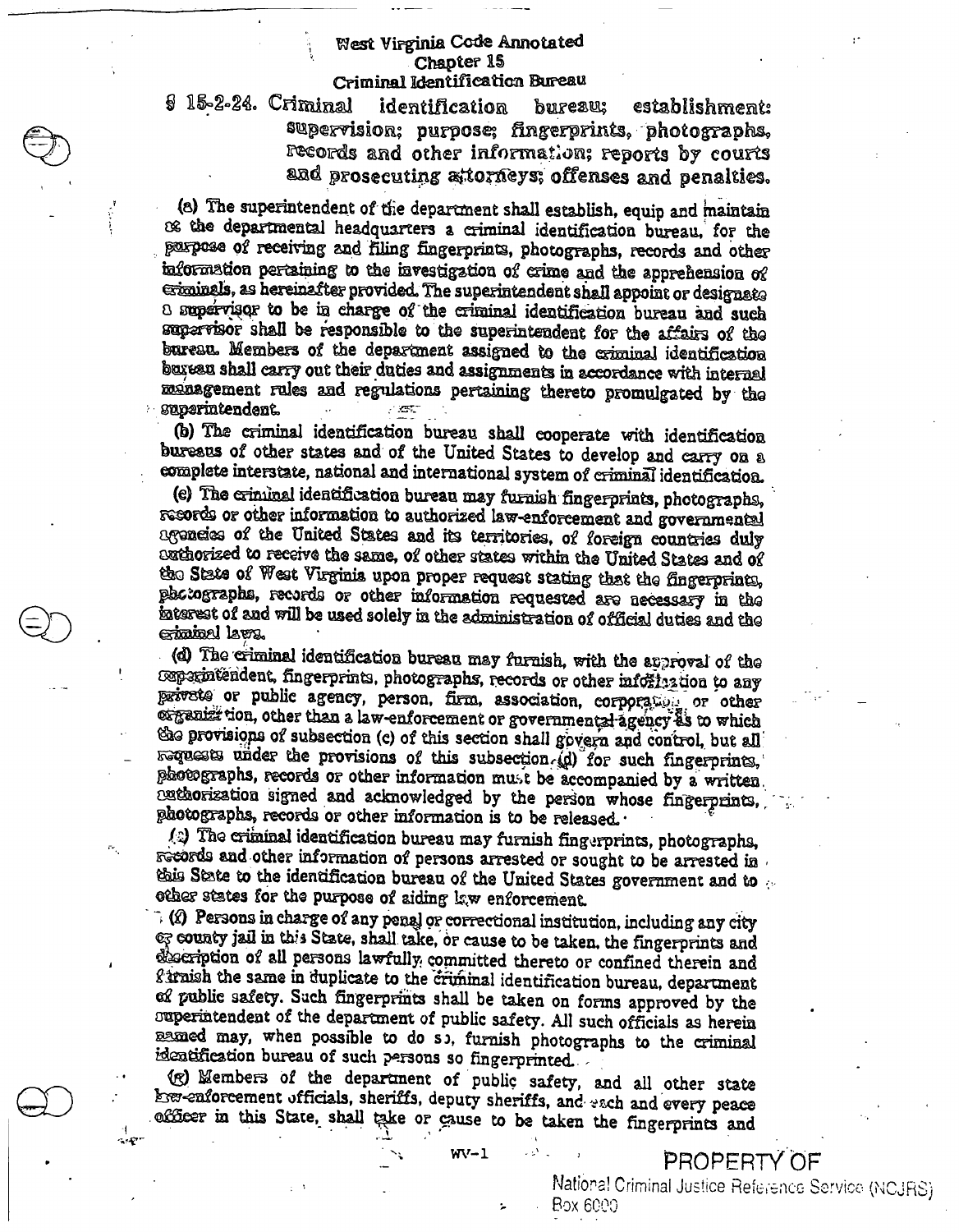#### **EXAMPLE SUPPLEMENT 45 15-2-24**

description of all persons arrested or detained by them, charged with any crime or offense in this State, in which the penalty provided therefor is confinement in any penal or correctional institution, or of any person who they have reason to believe is a fugitive from justice or an habitual criminal, and furnish the same in duplicate to the criminal identification bureau of the department of public safety on forms approved by the superintendent of said department. All such officials as herein named may, when possible to do so, furnish to the criminal identification bureau, photographs of such persons so fingerprinted. For the purpose of obtaining data for the preparation and submission to the governor and the legislature by the department of public safety of an annual statistical report on crime conditions in the State, the clerk of any court of record, the magistrate of any magistrate court and the mayor or clerk of any municipal court before which a person appears on any criminal charge shall report to the eriminal identification bureau the sentence of the court or other disposition of the charge and the prosecuting attorney of every county shall report to the criminal identification bureau such additional information as the bureau may require for such purpose, and all such reports shall be on forms prepared and distn'buted by the department of public safety, shall be submitted monthly and shall cover the period of the preceding month.

(h) All persons arrested or detained pursuant to the requirements of this article shall give fingerprints and information required by subsections  $(f)$  and  $(g)$ of this section. Any person who has been fingerprinted or photographed in accordance with the provisions of this section, who is acquitted of the charges upon which he or she was arrested, and who has no previous criminal record, may, upon the presentation of satisfactory proof to the department, have such fingerprints or photographs, or both, returned to them.

(i) All state, county and municipal law-enforcement agencies shall submit to the bureau uniform crime reports setting forth their activities in connection with law enforcement. It shall be the duty of the bureau to adopt and promulgate rules and regulations prescribing the form, general content, time ax. manner of submission of such uniform crime reports. Willful or repeated failure by any ate, county or municipal law-enforcement official to submit the uniform crime reports required by this article shall constitute neglect of duty in public office. The bureau shall correlate the reports submitted to it and shall compile and submit to the governor and the legislature semiannual reports based on such reports. A copy of such reports shall be furnished to all prosecuting attorneys and law-enforcement agencies.

Neglect or refusal of any person mentioned in this section to make the report required herein, or to do or perform any act on his or her part to be done or performed in connection with the operation of this section, shall constitute a misdemeanor, and such person shall, upon conviction thereof, be punished by a fine of not less than twenty-five dollars nor more than two hundred dollars, or by imprisonment in the county jail for a period of not more than sixty days, or both. Such neglect shall constitute misfeasance in office and subject such persons to removal from office. Any person who willfully removes, destroys or mutilates any of the fingerprints, photographs, records or other information of the department of public safety, shall be guilty of a misdemeanor, and such person shall, upon conviction thereof, be punished by a fine of not more than one hundred dollars, or by imprisonment in the county jail for a period of not more than six months, or both. (1935, c. 27; 1965, c. 141; 1969, c. 43; 1971, c. 130; 1972, c. 45; 1977, c. 149.)

 $W - 2$ 

**\$** 

 $\mathbf{A}$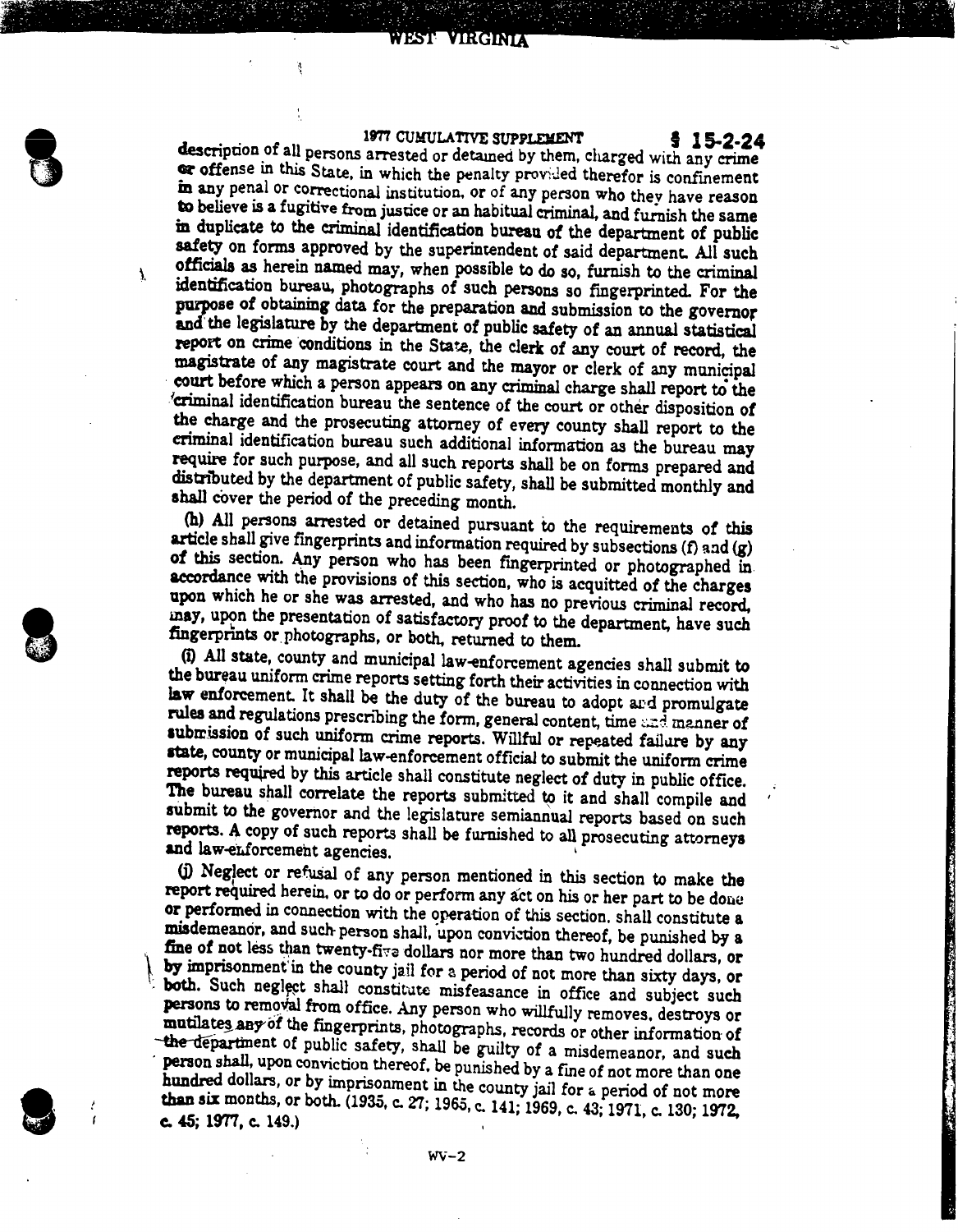## **w 29A-2.2.** Making orders and records available.

Every agency shall publish or, pursuant to rules adopted in accordance with the provisions of this chapter, make available to public inspection all final orders, decisions and opinions in the adjudication of contested cases except those required for good cause to be held confidentia! and not cited as precedents. Save as otherwise required by statute, matters of official record shall, pursuant to rules adopted in accordance with the provisions of this chapter, be made avilable for public inspection. (1964, c. 1.)

#### CHAPTER 29B.

### **FREEDOM OF INFORMATION. ARTICLE 1.**

### **PUBLIC RECORDS.**

Sec.

**Q** 

~B-1-L ~ of poiky. ~B-I-4. Exempt~onL  $\overline{\text{29B-1-2}}$ . Definitions.

San.

÷.

### **w 29B-1.1. Declaration of policy.**

Pursuant to the fundamental philosophy of the American constitutional form of representative government which holds to the principle that government is the servant of the people, and not the master of them, it is hereby declared to be the public policy of the State of West Virginia that all persons are, unless otherwise expressly provided by law, entitled to full and complete information regarding the affairs of government and the official acts of those who represent them as public officials and employees. The people, in delegating authority, do not give their public servants the right to decide what is good for the people to know and what is not good for them to know. The people insist on remaining informed so that they may retain control over the instruments of government they have created. To that end, the provisions of this article shall be liberally construed with the view of carrying out the above declaration of public policy. **(1977. c. 147.)** 

#### **w 2913.1.2. Defin/tions.**

As used in this article:

(1) "Custodian" means the elected or appointed official charged with administering a public body.

(2) "Person" includes any natural person, corporation, partnership, firm or association.

(3) "Public body" means every state officer, agency, department, including the executive, legislative and judicial departments, division, bureau, board and commission; every county and city governing body, school district, special district, municipal corporation, and any board, department, commission, council or agency thereof; and any other body which is created by state or local authority or which is primarily funded by the state or local authority.

(4) "Public record" includes any writing containing information relating to the conduct of the public's business, prepared, owned and retained by a public body. (5) '~Writing" includes any books, papers, maps, photographs, cards, tapes, recordings or other documentary materials regardless of physical form or charscteristics. (1977, c. 147.)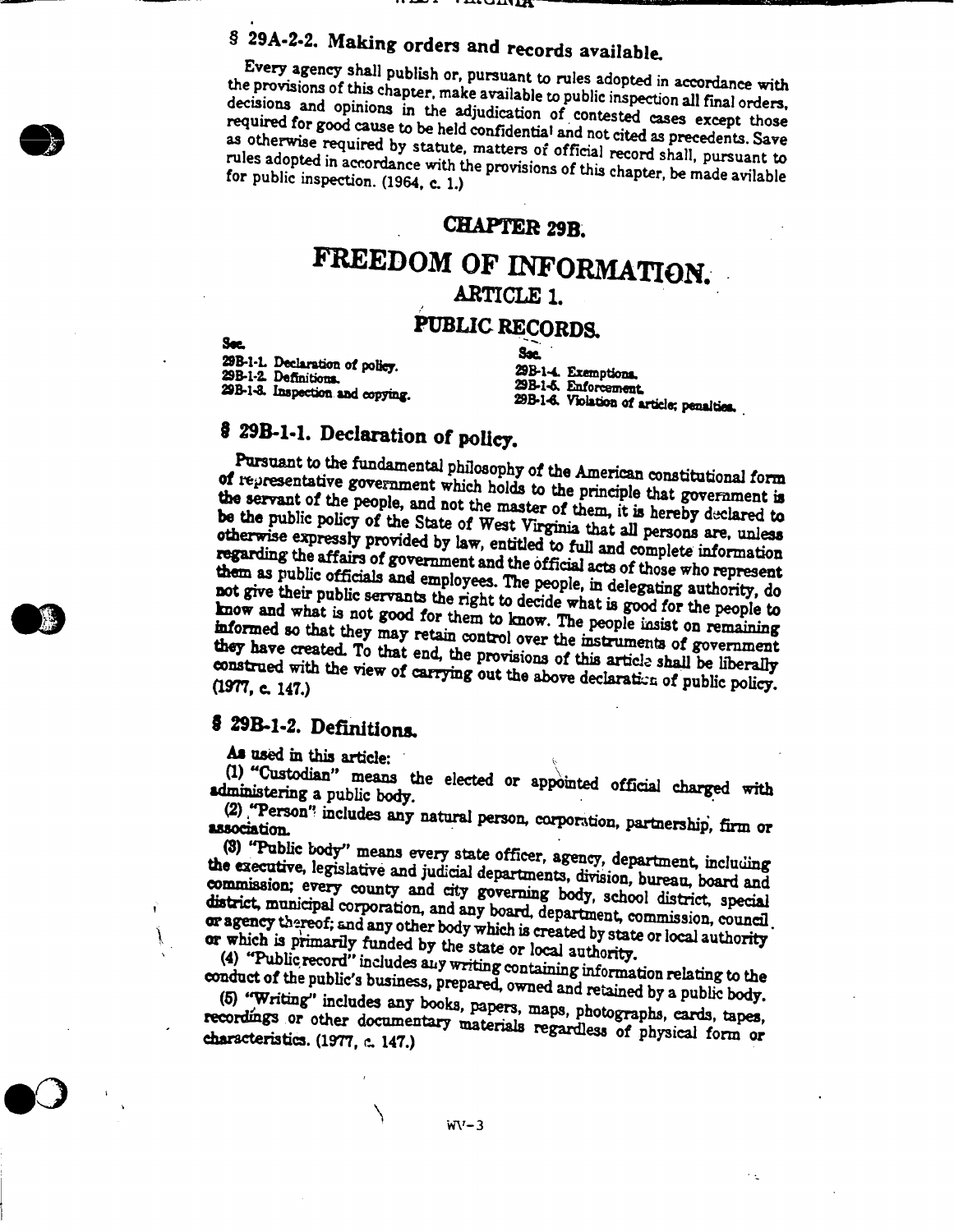### **w 29B~1-3. Inspection and copying.**

**O** 

Ŷ

Ï

(1) Every person has a right to inspect or copy any public record of a public body in this state, except as otherwise expressly provided by section four  $[8,29B-1-4]$  of this article.

 $(2)$  A request to inspect or copy any public record of a public body shall be , made directly to the custodian of such public record.

(3) The custodian of any public records, unless otherwise expressly provided /by statute, shall furnish proper and reasonable opportunities for inspection and examination of the records in his or her office and reasonable facilities for making memoranda or abstracts therefrom, during the usual business hours, to all persons having occasion to make examination of them. The custodian of the records may make reasonable rules and regulations necessary for the protection of the records and to prevent interference with the regular discharge of his or her duties. If the records requested exist in magnetic, elec. tronic or computer form, the custodian of the records shall make such copies available on magnetic or electronic media, if so requested.

(4) All requests for information must state with reasonable specificity the information sought. The custodian, upon demand for records made under this statute, shall as soon as is practicable but within a maximum of five days **not**  including Saturdays, Sundays or legal holidays:

(a) Furnish copies of the requested information;

i J

%

%

(b) Advise the person making the request of the time and place at which he or she may inspect and copy the materials; or

(c) Deny the request stating in writing the reasons for such denial.

Such a denial shall indicate that the responsibility of the custodian of any public records or public body to produce the requested records or documents is at an end, and shall afford the person requesting them the opportunity to institute proceedings for injunctive or declaratory relief in the circuit court in the county where the public record is kept.

(5) The public body may establish fees reasonably calculated to reimburse it for its actual cost in making reproductions of such records.  $(1977, c. 147)$ ; 1992, c. 85.) 4

**SANDRO COMPANY**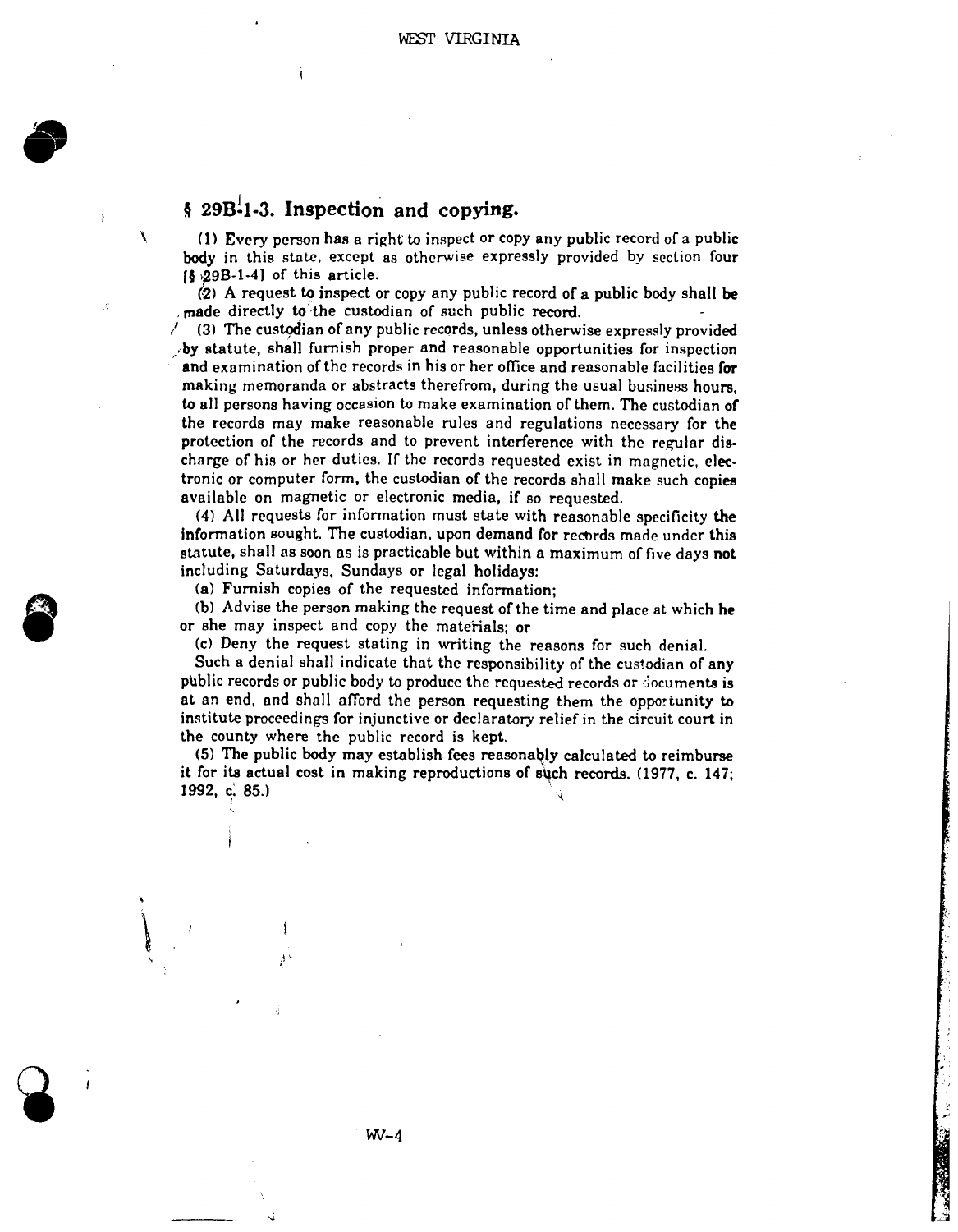#### ' WEST VIRGINIA

**EXECTS PREEDOM OF INFORMATION**<br>
(3) Test questions, scoring keys and other examination data used to administer a licensing examination, examination for employment or academic

(4) Records of law-enforcement agencies that deal with the detection and investigation of crime and the internal records and notations of such law-enforcement agencies which are maintained for internal use in matters

(6) Information specifically exempted from disclosure by statute;

(6) Records, archives, documents or manuscripts describing the location of undeveloped historic, prehistoric, archaeological, paleontological and battlefield sites or constituting gifts to any public body upon which the donor has attached result curves on usage or the handling of which could irreparably demanded record, archive, document or manuscript;

(7) Information contained in or related to examination, operating or condition reports prepared by, or on behalf of, or for the use of any agency responsible for the regulation or supervision of financial institutions, except those reports which are by law required to be published in newspapers; and

ermicrital memoranda or letters received or prepared by any public body.<br>**PT7**, c. 147.)

### $9$  29B-1-5. Enforcement.

(1) Any person denied the right to inspect the public record of a public body may institute proceedings for injuncting  $\mathbb{R}^n$ . The public record of a public body in the county where the public record is kept.

(2) In any suit filed under subsection one of this section, the court has jurisdiction to enjoin the custodian or public body from withholding records and to order the production of any records improperly withheld from the person seeking disclosure. The court shall determine the matter de novo and the burden is on the public body to sustain its action. The court, on its own motion, may view the documents'in controversy in camera before reaching a decision. Any custodian of any public records of the public body found to be in noncompliance with the order of the court to produce the documents or disclose the information sought, may be punished as being in contempt of court.

(3) Except as to causes the court considers of greater importance, proceedings arising under subsection one of this section shall be assigned for hearing and trial at the earliest Practicable date. (1977, c. 147.)

# $8, 29B-1-6.$  Wiolation of article; penalties.

Any custodian of any public records who shall willfully violate the provisions of this article shall be guilty of a misdemeanor, and, upon conviction thereof, shall be fined not less than one hundred dollars nor more than five hundred dollars, or be imprisoned in the county jail for not more than ten days, or, in the discretion of the court, by both such fine and imprisonment. (1977, c. 147.)